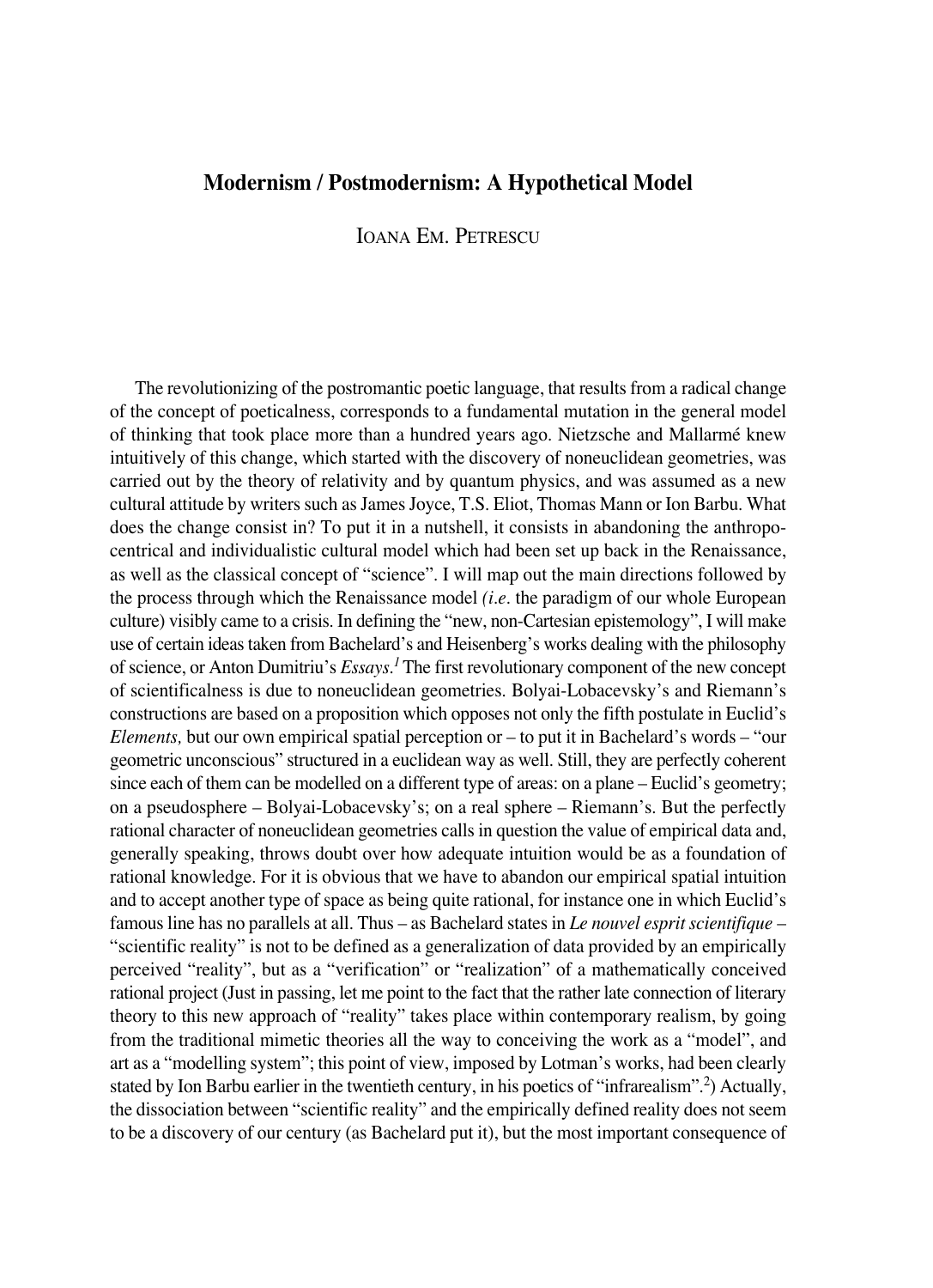the Copernican revolution. Really new in the "new scientific spirit" is not the methodological orientation, but the "plural" content of this new scientific reality. The main fact is that, thanks to noneuclidian geometries, mathematics urges us to accept the idea of opposed spatial models which can still be unified within a "pangeometry" connected – according to Bachelard – to a "complemental thinking" capable to lay the bases of an "ontology of complementarity". Mathematical thinking identifies different geometries in algebrical form, thus establishing their reality "not by reference to an object, experience or intuitive image", but by the relationships that make them equivalent. The basis of mathematical psychology is given by the idea of *group,* since "each geometry and – without doubt –, in a general way, each mathematical organization of experience is characterized by a special group of transformations". The new "geometrical philosophy" finally sets up a universe in which qualities are "strictly relational, not at all substantial". I wish to stress this last conclusion drawn by Bachelard because I think it points out the basic characteristic of this new model of thinking (or "episteme", in Foucault's terms): *the preference of relationship over entity,* equivalent in reexamining the ontological status of the individual. This problem recurs in all domains of our century's thinking, starting with mathematics and physics and ending with psychology (were associationism is replaced by *Gestalt* psychology), psycho-analysis (in which the self – the  $ego$  – is just a game space of two transindividual instances – the *id* and the *ego*), or aesthetics (what else is reader-response criticism but a dynamic view of the literary work which becomes an "aesthetic object" only after having been perceived?). The crisis of the category of individual – *i.e.* of the main category of the Renaissance episteme – means a crisis of the anthropocentrical cultural model too. I will define *modernism* as the cultural expression of the crisis of the category of individual, and further point out the dynamite-like process against that category which has taken place within the main mutations of our century's scientific thinking. The mutations produced by the theory of relativity (which redefines the notion of mass in a relational way), and especially by the quantum theory (which rethinks the matter-force and particle-wave relationship, defining the photon as "a type of thinking°movement") converge in building a new image of the universe. This new universe is no longer a whole containing discrete objects or substantial entities, but a web of interrelated events. Within it, the elements are defined as "mathematical harmony"; the concept of objective individuality vanishes, and "things are nothing but blocked phenomena", Bachelard states in *La Philosophie du Hon.* It is the dynamic that Heisenberg builds in *Physics and Philosophy:* "The world thus appears as a complicated tissue of events, in which connections of different kinds alternate or overlap or combine and thereby determine the texture of the whole."<sup>3</sup> Despite his acknowledged linguistic nostalgia, Heisenberg replaces Plato's views on geometrical *figures* as elementary (components of the world by a dynamic variant of the same mathematical image of the universe: *the fundamental equation of matter.* According to Bachelard, within this universe, the function of entities takes precedence over their nature, and essence and relation are contemporary", because "there are no simple phenomena in reality; a phenomenon is but a tissue of relationships". Nowadays, when deconstruction and other forms of textualism (still) dominate literary criticism, such a frequent recurrence of terms like "web" or "tissue" used to define the structure of a purely relational universe may appear confusing. Heisenberg's universe looks very much like a variant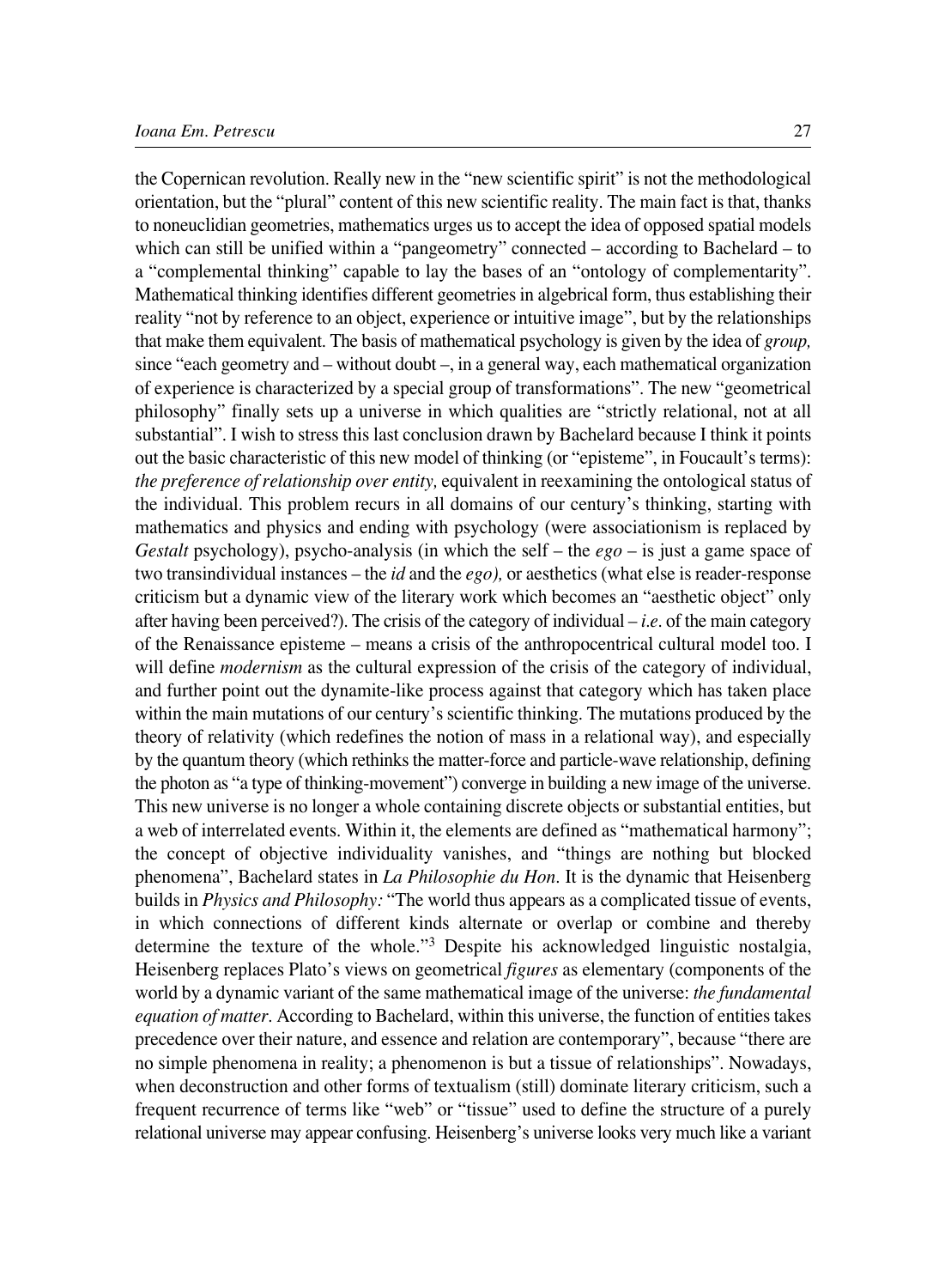of Derrida's "generalized text". Yet, from a gnoseological point of view that both deconstruction and *Tel-Quel-ism* choose to ignore, the theory of the text is just a local symptom of a new ontology – "the ontology of complementarity", imposed by the scientific research as well. In spite of theories about the text, the "metaphors of textuality" springing from the philosophy of physics do not indicate the "self-referentiality" of scientific texts; on the contrary, they prove a general orientation towards this new ontology. The same orientation is certified in the quantum theory by transcending the categories of time, space and substance, unified in the dynamic concept of "process"4.

Instead of being individualized and reified, "scientific reality" is purely dynamic, and proclaims "the pre-eminence of mere dynamics over ontology"; unlike "naive realism", it does not put "the object ahead of its phenomena" or "the subject before its predicates", and asks for a change in our basic concepts, that have to become dynamic – Bachelard states in *The Philosophical Dialectics of the Concepts of Relativity.* Still, we have to underline a most important fact: Bachelard, as well as Lupasco or, later, Derrida, considers the dia-lecticizing of our concepts in a non°Hegelian way, *i.e.* as a sort of pluralism within which contraries coexist in a complementary way, without reaching a logical solution through synthesis. In his philosophical works, Lucian Blaga called "dogmatic paradox" this coexistence of unsolved contraries, and opposed it to Hegel's "dialectic paradoxes". The new rationalism, Bachelard states, is to be defined and has to be educated through a "pedagogy of ambiguity" *(Le nouvel esprit scientifique*). The new rationalism proclaims a non-Aristotelian logic; Stephane Lupasco – among others – suggested such a new logic, which he programmatically opposed to Hegel's, and called it "the dynamic logic of the contradictory". The new rationalism further claims to redefine philosophical concepts: Derrida's deconstruction fulfills this requirement by entering a polemic with "the European (post-Platonic) discourse", and by giving preeminence over it to the pre°Socratic or Oriental thinking, both unlimited by the restrictive logic of noncontradiction. Derrida deconstructs the Platonistic logocentrism and favours the terms "repressed" by the European philosophical discourse, such, as "text" (repressed by "book"), "force" (repressed by "form"), "play" (repressed by "structure"), "mythical polycentrism" (repressed by "linearity") and so on; he thus provides the concepts with a dynamic meaning, constantly using pairs of opposed terms, and practises – like Bachelard – a "pedagogy of ambiguity". The fact that his contraries regain balance, this transformation of an irreducible antinomy into a structuring rule for the universe recall Niels Bohr's principle of the complementarity of concepts: "Atomic physics has to use different types of mutually exclusive descriptions in order to obtain an adequate description of the processes through the play of different images."5 The quantum theory imposed the alternative use of contradictory concepts in order to found an ontology of coexistent contrary states that transcend the limits of our reason modelled according to a logic of noncontradiction: "We have to use alternatively different mutually contradictory intuitive images to describe the smallest matter particle" states Heisenberg. But if this new ontology poses difficult problems to European thinking (modelled as it is by Aristotelian logic), it seems perfectly intelligible to the mythical one in return, would it be Oriental or pre-Socratic. Niels Bohr acknowledged that parallel between the quantum theory and Oriental thought when he chose the Chinese symbols of the polar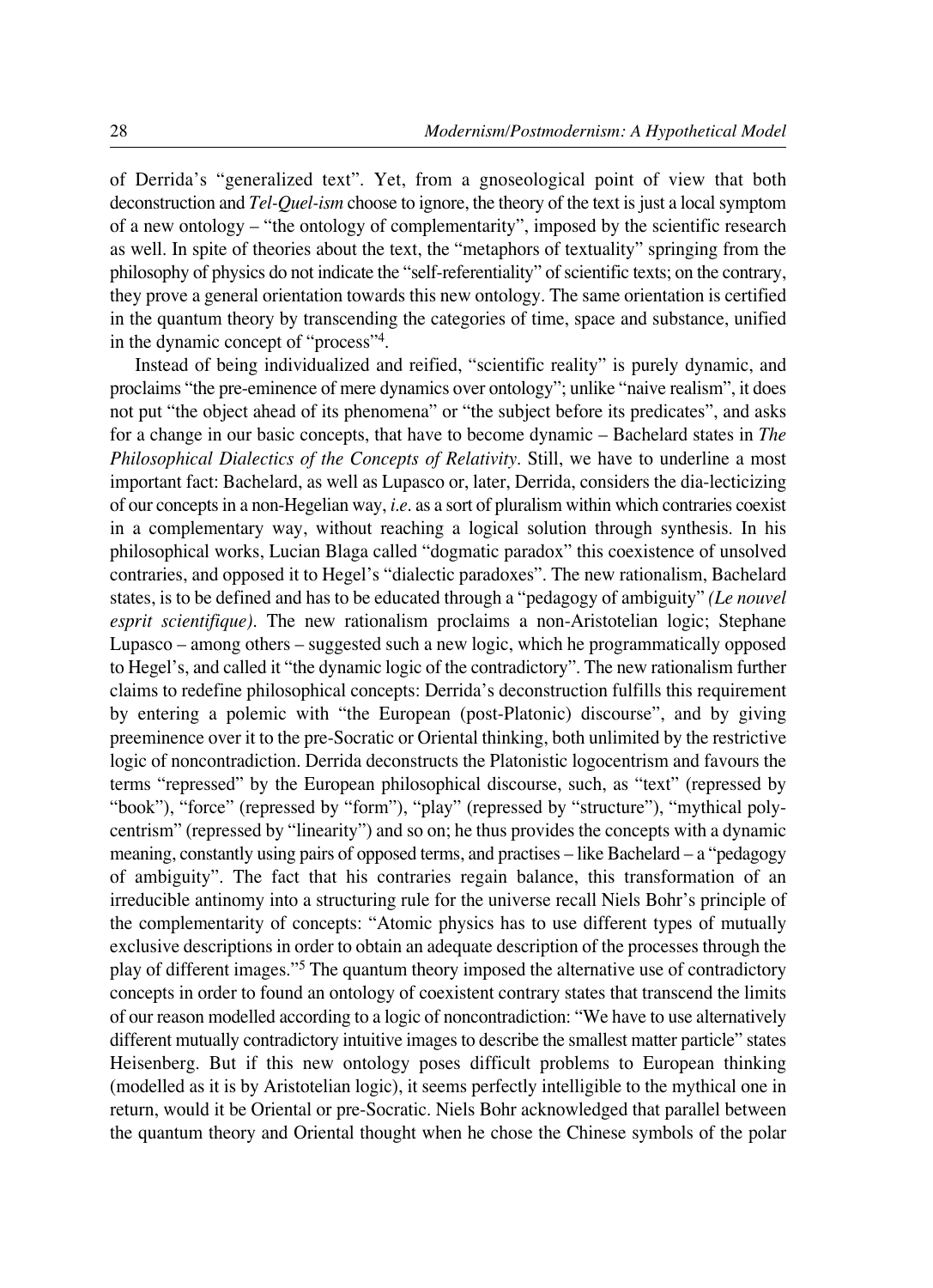archetypal opposites *yin* and *yang (t'ai-chi)* for its coat-of-arms together with the inscription *Contraria sunt complementa6*

Besides modifying the relationship between entity and process, the new concept of scientificalness is based on a modified relationship between the observer and the observed object. Post°Einsteinian science cancels the opposition between the detached, objective observer and the observed object which was a constitutional opposition in classical physics. Heisenberg noticed that in atomic physics "one cannot speak of the behaviour of particles independently of the process of observation" any more, "so that the usual division of the world into subject and object is no longer suitable". The quantum theory states the existence of an observer whose dialogue with nature is "carried out from within nature", "to which we belong ourselves, since we take part in its building".<sup>7</sup> John Archibald Wheeler suggested to replace the notion of "observer" by "participator", considering our involvement in the universe we observe; Niels Bohr noticed, with regard to the observer's position in the universe: "On the stage of the world we are not only spectators, but we are actors too."<sup>8</sup> The same cancelling of the transcendental subject (a subject who contemplates the universe from the outside) took place in philosophy, starting with the coincidence between actor and spectator in Nietzsche's view of the Greek mysteries, and ending with Derrida's deconstruction of the concept of "subject". Consequently, the same process occured in literary criticism, which proclaimed "the disappearance of the author" absorbed into the play of textual self-production.

The author's demiurgic status was celebrated from Renaissance to romanticism. Even naturalism acknowledged the author's privileged position as an "experimenter". Therefore, "the author's disappearance" marks a climax in the crisis of the category of individual. *la disparition locutoire du poete,* proclaimed by Mallarmé opened a new age in European culture. The age I have generically named *modernism* has been defined by Thomas Mann, in his novels (see *Doktor Faustus)* and essays (see *Goethe as an Exponent of the Bourgeois Age*)*,* as the time when "bourgeois culture" (meaning the cultural model of the Renaissance) comes to an end.

If we agree to define *modernism* as an expression of the crisis of Renaissance humanism *(i.e.* a crisis of the transcendental subject and, by and large, a crisis of the category of individual), a thinker like Bachelard, who guides us in understanding the new scientific spirit, will appear himself as an exponent of the modernist crisis since his entire work relics on breaking up the human being into two constitutive parts. To put it in other words, Bachelard's thinking is based on the structural and functional opposition between scientific meditation (the subject of his works on the philosophy of science) and the poetic day dreaming studied in his famous works on material imagination; hence, it is based on the opposition between *reason* and *imagination* or between *spirit (Ceisf)* and *soul (Seele),* to use the terms Bachelard borrowed from Ludwig Klages. The existence of the spirit is rational, active, free of the fixity of the subconscious; the existence of the soul (expressed in poetry) is contemplative and conservative. The nonanthropocentric character of contemporary scientific thought does not therefore disturb the anthropocentricity specific to the soul°dominated space. In his wonderful *Poetique de I'espace*, Bachelard opposes existentialism openly, and builds an image of the human being as happily integrated into the void through poetic day dreaming. However, his works remain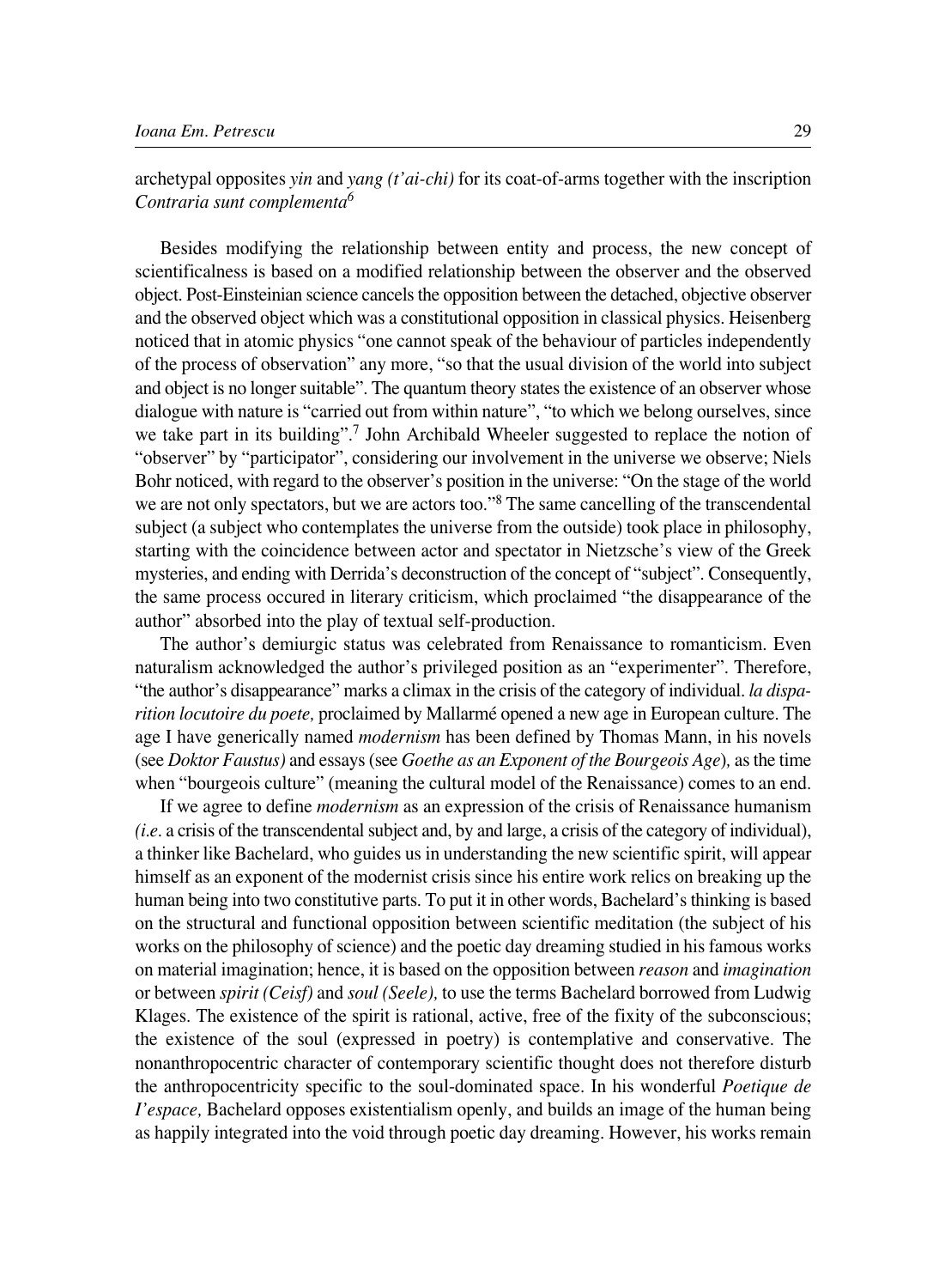symptomatic for the modernist crisis since the happy cosmic reintegration of the individual, that he promises, lies in fact on its former de-structuring, on the ultimate divorce between "spirit" and soul". Bachelard's "nocturnal man" is a palliative, not a solution for the crisis: he is totally unable to understand the revelations of the spirit, but perpetuates (by his day dreaming) the happy unconsciousness of the childhood of mankind expressed in poetry; yet poetry is only an atavism, even if a comforting one. In the new context brought about by the nonanthropocentric thinking, Bachelard's attempt to rescue traditional humanistic values by means of splitting the human being into two irreconcilable psychic areas is thus the very expression of the crisis of the "transcendental subject".

However, from the thirties on, European culture seems interested again in rebuilding the unity of the subject and rethinking the status of the individual. I will therefore call *postmodernism* the cultural model which aims at a new synthesis by integrating the modernist crisis and even going beyond it in an effort to rehabilitate (on a dynamic basis) the individual as a category. "Postmodernism" is a term borrowed from architecture, its meaning not having been clarified yet. It displays therefore all the shortcomings (and the advantages too) of such a conceptual irresolution. The attempt to include the divergent cultural trends specific to the latter half of the present century in the unique sphere of "postmodernism" has produced rather contradictory results. Ihab Hassan, one of the first and most interesting theorists of literary postmodernism, tries to define it as the crossing point of opposed trends which coexist within contemporary pluralism, and he thinks postmodern irony to be the point where "we begin to move from the deconstructive to the coexisting reconstructive tendency of postmodernism". Hassan also holds pluralism to be unable to tell postmodernism from modernism; he finally suggests, as differentiating criteria, the coexistence of "critical pluralism" and "a limited critical pluralism (which) is in some measure a reaction against the radical relativism, the ironic indeterminacies of the postmodern condition".

Recent theorists define postmodernism in terms of "aestheticism", *i.e.* in terms of the prevalence of aesthetics over reason, even if the postmodern "aesthetic turn" rejects modernist elitism and absorbs "so many themes of mass culture and the dominant values of the consumer society"10. Shusterman considers the *modernism* vs. *postmodernism* opposition as the renewal of the *classic* vs. *romantic* dispute. Postmodernism becomes a sort of new romanticism; its historical consciousness opposes the "classic", nonhistorical. thinking specific to modernism and expresses itself through the "genealogical narrative" which, according to Shusterman, "not only seems the best way to theorize the postmodern but may be the only valid form that any postmodern theory can take".

"Postmodernism" is still, obviously, a term looking for its own meaning. Its ambiguous conceptual status has some advantages too, of course; for instance, the advantage of leaving us free to define it in terms correlated with those we used in defining modernism. In doing so, I have to begin with an important remark: I do not consider postmodernism to be a cultural stage following a closed modernist period, but a synthetic cultural model that arose (in response to the modernist one) during the thirties. I think both modernism and postmodernism are still active and do function as alternative cultural models. When I advance the hypothesis of a partial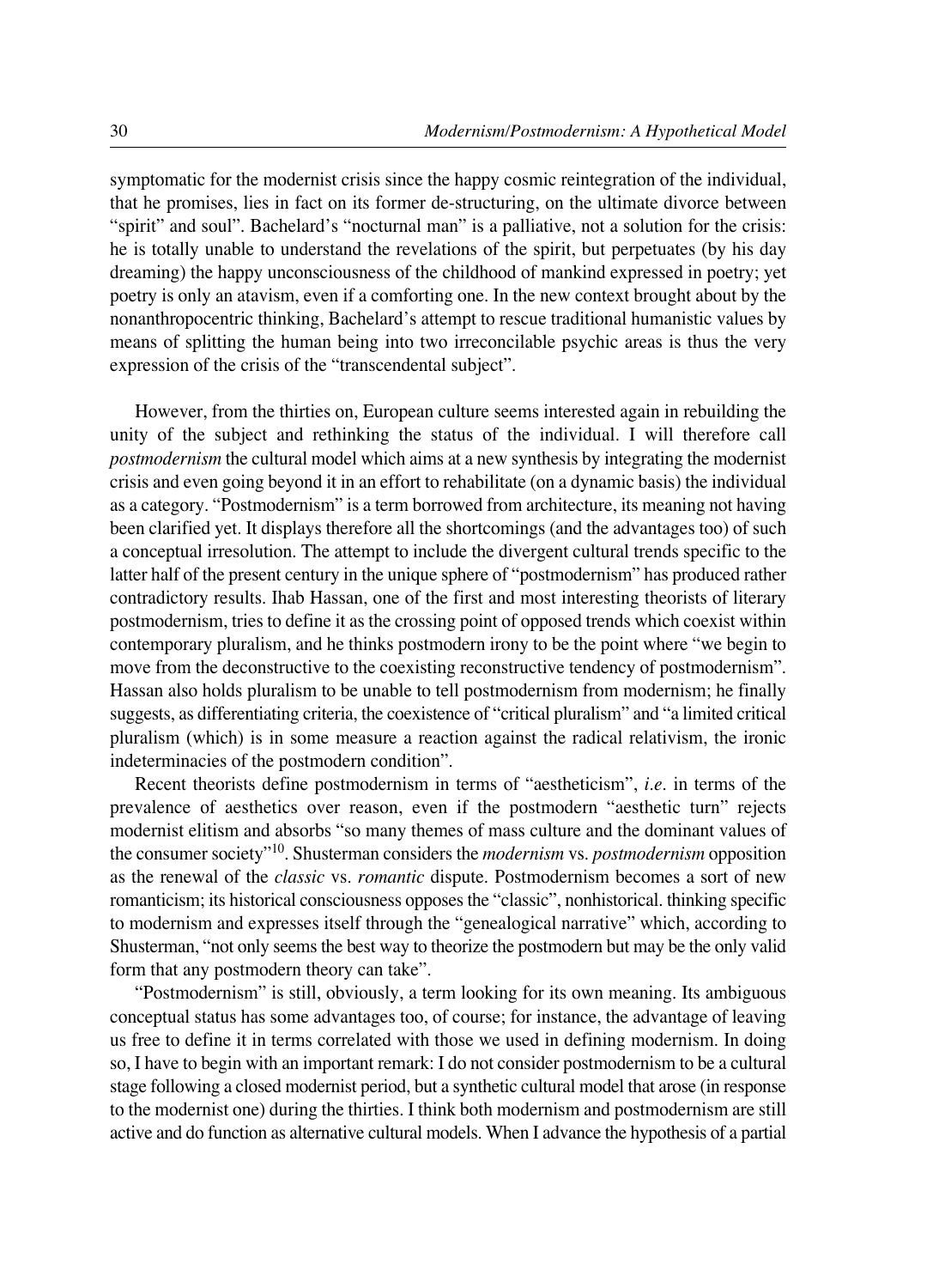temporal coexistence of modernism and postmodernism, I am far from the complete freedom Jean François Lyotard manifests in using the terms under discussion: in Lyotard's views, "a work can become modern only if it is first postmodern. Postmodernism thus understood is not modernism at its end but in a nascent state, and this state is constant."<sup>11</sup>

The criterion I intend to use in order to differentiate the two cultural models under discussion is the destructuring and restructuring of the category of individual. I have to underline the fact that this restructuring implies a full consciousness of the modernist crisis of the subject and, consequently, the attempt to solve it by means of a new definition of the subject: the individual will not be conceived as an isolated entity any longer, but as a dynamic system, a structural knot of relationships through which the texture of the whole does exist. I will mention some arguments in this respect, all belonging to fields outside literature. Let me recall, for instance, the developments in psychology from the modernist *Gestalt* psychology to a dynamic perspective achieved by Jean Piaget's "genetic structuralism" which studies the *process* of *building the subject* in connection with the process of "building reality", *i.e.* of setting up the object. Constantin Noica's contribution to placing logic on a postmodern basis also seems most interesting. In his *Letters on Hermes's logic,* Noica aims at rehabilitating the individual within a traditionally nonindividual domain such as logic. Logic and ontology converge in Noica's perspective, and the place of concepts is taken by "holomers", *i.e.* by privileged individuals *in* and *through* which the general does exist, does come into being. Noica's "holomers" meet, within postmodern thought, the "holons" studied in biology by Arthur Koestler. "Dynamic wholes" opposing the atomistic view, the "holons" allow us to study organisms and their levels of dynamic structuring by isolating "components" that "derive meaning only from their place in the complete hierarchy".<sup>12</sup> In a dynamic-hierarchical perspective of life, man is a hierarchically structured being and a *part* of the hierarchical structure in which he is included, at the same time. Inspired by Koestler's "holons", Jeffrey S. Stamps creates "holonorny", a discipline that studies human systems.<sup>13</sup> But the most interesting arguments come from cosmology, which symptomatically turns towards an anthropocentric cosmological model materialized in the "anthropic principle", according to which the whole cosmic evolution aims at creating the self-consciousness of the universe, *i.e.* the human mind.14 Thus defined in relational terms, the individual (a "holomer", or a dynamic "holon") looks for his place in the "tissue" or "texture" of the world. The starting point of this process is to be found In the thirties. A good example for such an early postmodern reconstructive tendency might be found nd in Lucian Blaga's philosophy centred on the concept of *metaphor.* Diametrically opposed to Bachelard's view on the splitting of the human being, Blaga's system unifies both cultural creation and post-Einsteinian thought in the realm of the "dogmatic eon". The Romanian philosopher aims at unifying modernist pluralism within a system that holds man's creative cultural destiny to be an "ontological mutation": "Our idea about the ontological mutation is meant to hierarchize and amend the phenomenological pluralism from a metaphysical point of view, and to pave the way back for a total, unitary vision.

The "cosmotic" subconscious in Blaga's philosophy, the archetypal structures Mircea Eliade discovers both in mythical thinking and in the mechanisms of the contemporary novel, Matilda